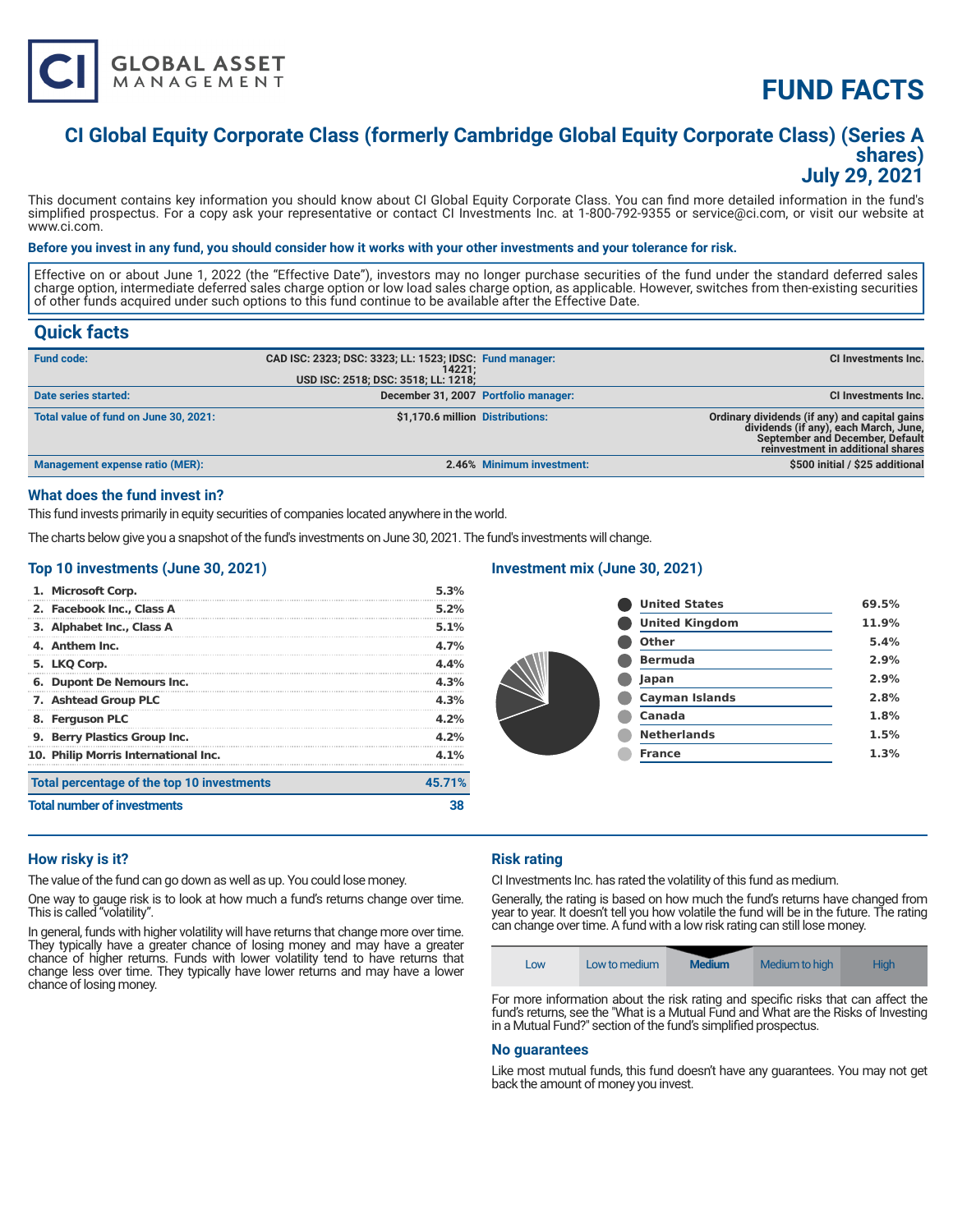## **CI Global Equity Corporate Class (formerly Cambridge Global Equity Corporate Class) (Series A shares)**

### **How has the fund performed?**

This section tells you how Series A securities of the fund have performed over the past 10 calendar years. Returns are after expenses have been deducted. These expenses reduce the fund's returns.

#### **Year-by-year returns**

This chart shows how Series A securities of the fund performed in each of the past 10 calendar years. This fund series dropped in value in 2 of the last 10 calendar years. The range of returns and change from year to year can help you assess how risky the fund has been in the past. It does not tell you how the fund will perform in the future.



#### **Best and worst 3-month returns**

This table shows the best and worst returns for Series A securities of the fund in a 3- month period over the past 10 calendar years. The best and worst 3-month returns could be higher or lower in the future. Consider how much of a loss you could afford to take in a short period of time.

|                     | <b>Return</b> | 3 months ending    | If you invested \$1,000 at the beginning of the period |
|---------------------|---------------|--------------------|--------------------------------------------------------|
| <b>Best return</b>  | 13.8%         | March 31, 2012     | Your investment would be \$1,138.                      |
| <b>Worst return</b> | $-18.6%$      | September 30, 2011 | Your investment would be \$814.                        |

#### **Average return**

As at June 30, 2021, a person who invested \$1,000 in this series of units of the fund 10 years ago now has \$2,512. This works out to an annual compound return of 9.6%.

#### **Who is this fund for?**

#### **This fund may be suitable for you if you:**

- want a core foreign equity fund for your portfolio
- $\cdot$  are investing for the medium and/or long term  $\cdot$  can telerate medium risk
- can tolerate medium risk

#### **A word about tax**

In general, you'll have to pay income tax on any money you make on a fund. How much you pay depends on the tax laws of where you live and whether you hold the fund in a registered plan, such as a Registered Retirement Savings Plan or a Tax-Free Savings Account.

Keep in mind that if you hold your fund in a non-registered account, fund distributions are included in your taxable income, whether you get them in cash or have them reinvested.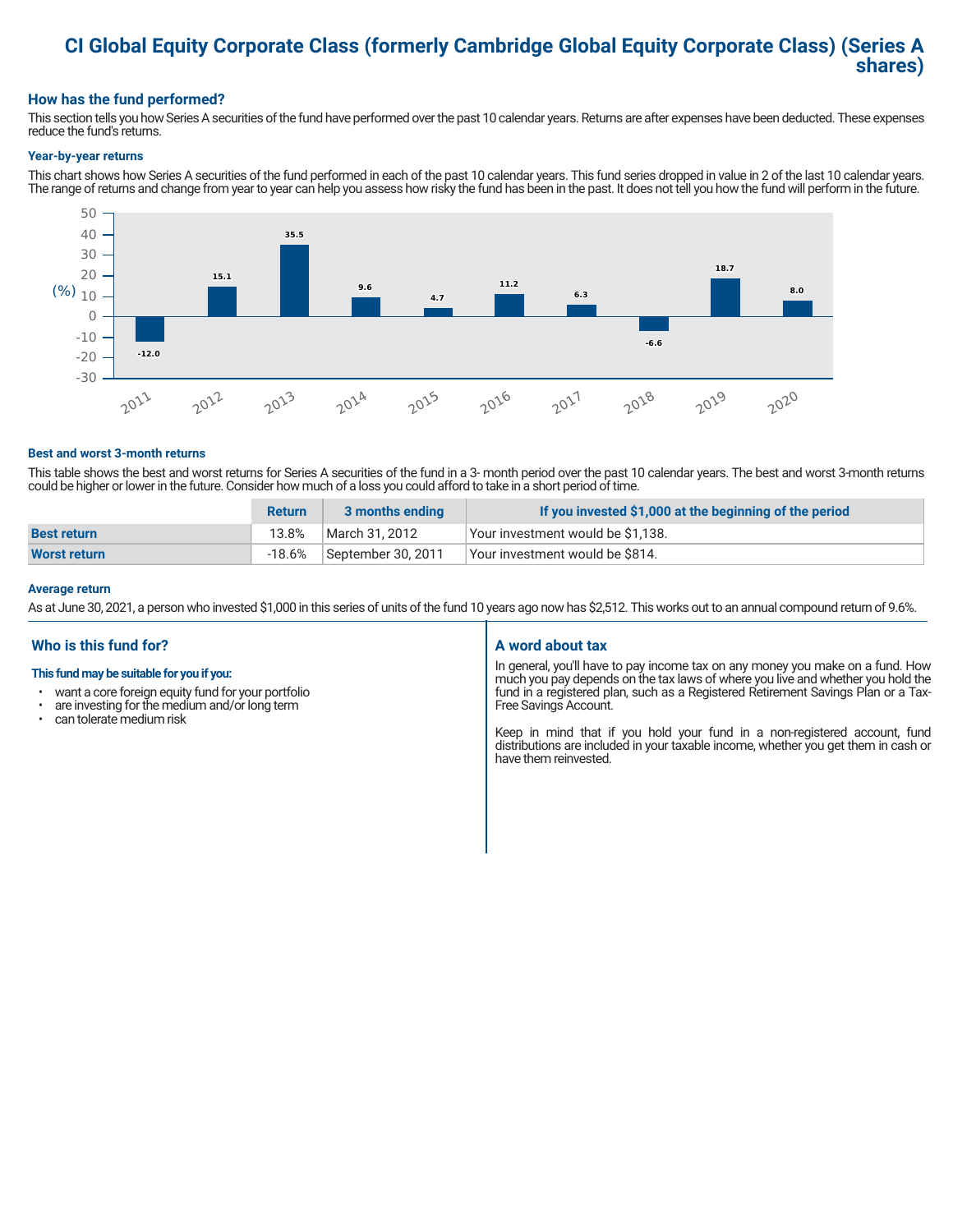# **CI Global Equity Corporate Class (formerly Cambridge Global Equity Corporate Class) (Series A shares)**

#### **How much does it cost?**

The following tables show the fees and expenses you could pay to buy, own and sell Series A securities of the fund. The fees and expenses — including any commissions — can vary among series of a fund and among funds. Higher commissions can influence representatives to recommend one investment over another. Ask about other funds and investments that may be suitable for you at a lower cost.

#### **1. Sales charges**

You may have to choose a sales charge option when you buy Series A securities of the fund. Ask about pros and cons of each option.

| What you pay                           |                                                     | <b>How it works</b>                                                                                                                                                                                                                                                                   |
|----------------------------------------|-----------------------------------------------------|---------------------------------------------------------------------------------------------------------------------------------------------------------------------------------------------------------------------------------------------------------------------------------------|
| in percent (%)                         | in dollars<br>$($ \$)                               |                                                                                                                                                                                                                                                                                       |
| Initial sales charge                   |                                                     |                                                                                                                                                                                                                                                                                       |
| 0 to 5.0% of the amount you buy        | \$0 to<br>\$50.00 on<br>every<br>\$1,000 you<br>pay | You and your representative decide on the rate.<br>The initial sales charge is deducted from the amount you buy. It goes to your representative's firm as a commission.                                                                                                               |
| <b>Standard deferred sales charges</b> |                                                     |                                                                                                                                                                                                                                                                                       |
| If you sell within:                    | \$0 to<br>\$55.00 on                                | The standard deferred sales charge is a set rate and is deducted from the amount you sell based on the initial cost and<br>number of those securities.                                                                                                                                |
| 5.5%<br>1 year of buying               | every<br>\$1,000 of                                 | When you buy the fund, we pay your representative's firm a commission of 5%. Any standard deferred sales charge you pay<br>when you sell the fund goes to us.                                                                                                                         |
| 5.0%<br>2 years of buying              | original<br>cost you                                | You can sell up to 10% of your securities each year without paying a standard deferred sales charge subject to certain<br>restrictions ("10% free redemption right"). Your 10% free redemption right is reduced by the equivalent number of securities                                |
| 5.0%<br>3 years of buying              | sell                                                | you would have received if you had reinvested any cash distributions you received during the calendar year. If you exercised<br>your 10% redemption right and redeem your securities before the standard deferred sales charge schedule has expired, your                             |
| 4.0%<br>4 years of buying              |                                                     | standard deferred sales charge on a full redemption would be the same as if you had not redeemed securities under your<br>10% free redemption right.                                                                                                                                  |
| 4.0%<br>5 years of buying              |                                                     | If you hold the fund in a non-registered account, if applicable, you can ask to receive cash distributions which are not<br>$\ddot{\phantom{0}}$<br>subject to standard deferred sales charges.                                                                                       |
| 3.0%<br>6 years of buying              |                                                     | You can switch between standard deferred sales charge funds at any time without paying this sales charge. The standard                                                                                                                                                                |
| 2.0%<br>7 years of buying              |                                                     | deferred sales charge schedule will be based on the date you bought securities of the first fund and the rates and duration<br>of such schedule shall continue to apply.                                                                                                              |
| 0.0%<br>After 7 years                  |                                                     | Your securities will be converted into the initial sales charge option after the expiry of the standard deferred sales charge<br>schedule if you qualify for CI Prestige (and if available for your securities) and such securities will participate in CI Prestige.                  |
|                                        |                                                     |                                                                                                                                                                                                                                                                                       |
| Intermediate deferred sales charges    |                                                     |                                                                                                                                                                                                                                                                                       |
| If you sell within:                    | \$0 to<br>\$55.00 on<br>every                       | The intermediate deferred sales charge is a set rate and is deducted from the amount you sell based on the initial cost and<br>number of those securities.<br>When you buy the fund, we pay your representative's firm a commission of 4%. Any intermediate deferred sales charge you |
| 5.5%<br>1 year of buying               | \$1,000 of<br>original                              | pay when you sell the fund goes to us.<br>You can sell up to 10% of your securities each year without paying an intermediate deferred sales charge subject to certain                                                                                                                 |
| 5.0%<br>2 years of buying              | cost you                                            | restrictions. Your 10% free redemption right is reduced by the equivalent number of securities you would have received if                                                                                                                                                             |
| 4.5%<br>3 years of buying              | sell                                                | you had reinvested any cash distributions you received during the calendar year. If you exercised your 10% redemption right<br>and redeem your securities before the intermediate deferred sales charge schedule has expired, your intermediate deferred                              |
| 4.0%<br>4 years of buying              |                                                     | sales charge on a full redemption would be the same as if you had not redeemed securities under your 10% free redemption<br>right.                                                                                                                                                    |
| 3.5%<br>5 years of buying              |                                                     | If you hold the fund in a non-registered account, if applicable, you can ask to receive cash distributions which are not<br>subject to intermediate deferred sales charges.                                                                                                           |
| 3.0%<br>6 years of buying              |                                                     | You can switch between intermediate deferred sales charge funds at any time without paying this sales charge. The<br>intermediate deferred sales charge schedule will be based on the date you bought securities of the first fund and the rates                                      |
| 1.5%<br>7 years of buying              |                                                     | and duration of such schedule shall continue to apply.                                                                                                                                                                                                                                |
| 0.0%<br>After 7 years                  |                                                     | Your securities will be converted into the initial sales charge option after the expiry of the intermediate deferred sales<br>charge schedule if you qualify for CI Prestige (and if available for your securities) and such securities will participate in CI                        |
|                                        |                                                     | Prestige.                                                                                                                                                                                                                                                                             |
| Low-load sales charges                 |                                                     |                                                                                                                                                                                                                                                                                       |
| If you sell within:                    | \$0 to<br>\$30.00 on                                | The low-load sales charge is a set rate and is deducted from the amount you sell based on the initial cost and number of<br>those securities.                                                                                                                                         |
| 3.0%<br>1 year of buying               | every<br>\$1,000 of                                 | When you buy the fund, we pay your representative's firm a commission of up to 2.5%. Any low-load sales charge you pay<br>when you sell the fund goes to us.                                                                                                                          |
| 2.5%<br>2 years of buying              | original<br>cost you                                | $\bullet$<br>If you hold the fund in a non-registered account, if applicable, you can ask to receive cash distributions which are not<br>subject to low-load sales charges.                                                                                                           |
| 2.0%<br>3 years of buying              | sell                                                | You can switch between low-load sales charge funds at any time without paying this sales charge. The low-load sales<br>charge schedule will be based on the date you bought securities of the first fund and the rates and duration of such                                           |
| 0.0%<br>After 3 years                  |                                                     | schedule shall continue to apply.<br>Your securities will be converted into the initial sales charge option after the expiry of the low-load sales charge schedule if                                                                                                                 |
|                                        |                                                     | you qualify for CI Prestige (and if available for your securities) and such securities will participate in CI Prestige.                                                                                                                                                               |